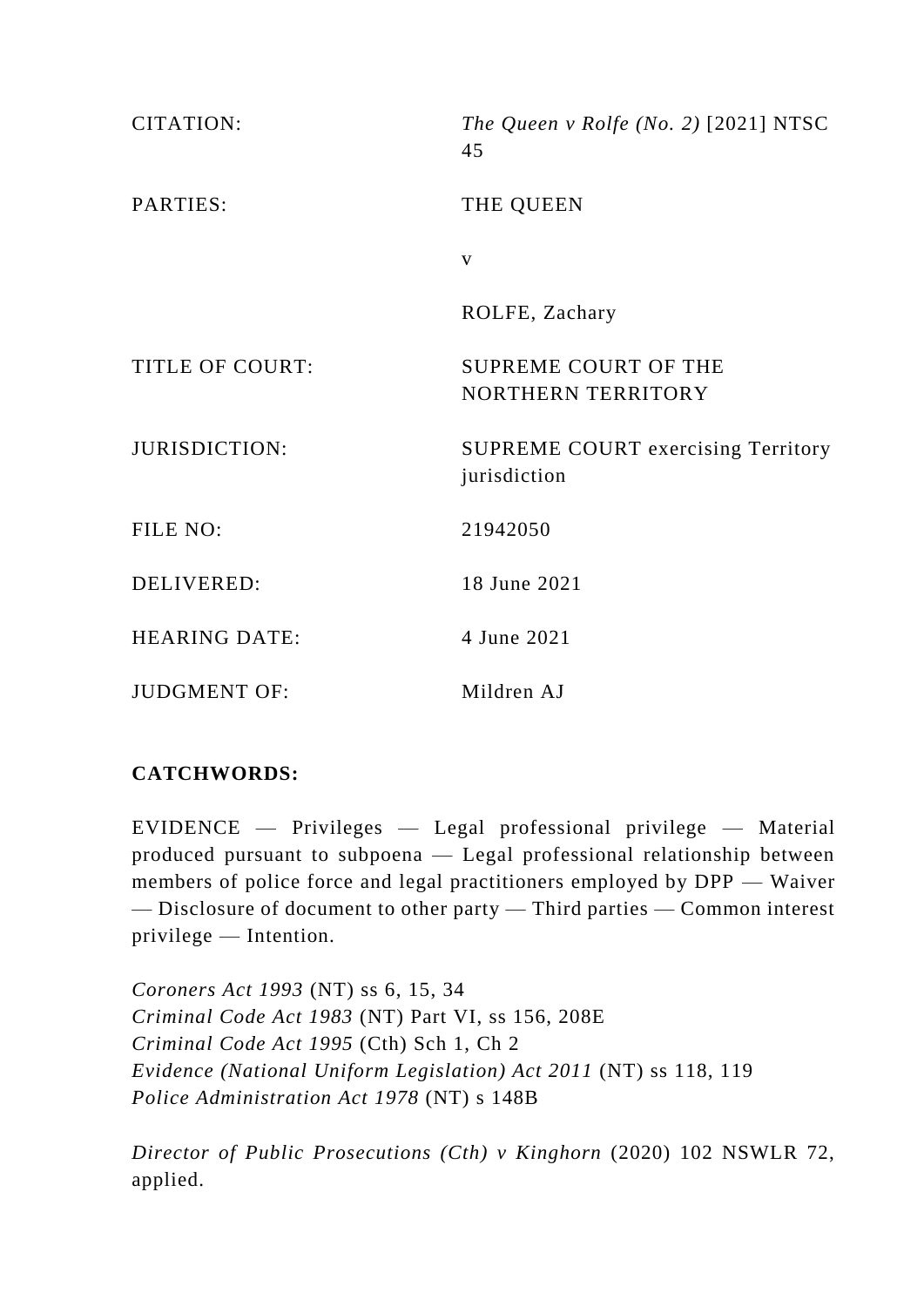*Andreou v Neilson-Scott* [2020] NTLC 04; *ASIC v Rich* [2004] NSWSC 1089; *Attorney-General (NT) v Kearney* (1985) 158 CLR 500; *Bell v Deputy Coroner of South Australia* [2020] SASC 59; *Buttes Gas & Oil Co. v Hammer (No 3)* [1981] QB 223; *Esso Australia Resources Ltd v Commissioner of Taxation*  (1997) 201 CLR 49; *Esso Australia Resources Ltd v Federal Commissioner of Taxation* (1998) 83 FCR 511; *Goldberg v Ng* (1995) 185 CLR 83; *Grey v The Queen* [2001] HCA 65; (2001) 75 ALJR 1708; 184 ALR 593; *Grofam v ANZ* [1993] FCA 501; 117 ALR 669; *Mallard v The Queen* [2005] HCA 68; (2005) 224 CLR 125; *Mann v Carnell* (1999) 201 CLR 1; *Network Ten Ltd v Capital Television Holdings Ltd* (1995) 36 NSWLR 275; *R v Bunting & Ors* (2002) 84 SASR 378; *R v Dainer, Ex parte Pullen* (1988) ACTR 25; *Spotless Group Ltd v Premier Building and Consulting Group Pty Ltd* [2006] VSCA 201; (2006) VR 1; *Telstra Corporation v Australis Media Holdings (No 1)* (1997) 41 NSWLR 277; *Wallace v DPP* [2003] AATA 119; *Waterford v The Commonwealth of Australia* (1987) 163 CLR 54, referred to.

## **REPRESENTATION:**

| S Callan SC                          |
|--------------------------------------|
| D Edwardson QC and A Allen QC        |
| M Chalmers                           |
|                                      |
| Office of the Director of Public     |
| <b>Prosecutions</b>                  |
| <b>Tindall Gask Bentley</b>          |
| Solicitor for the Northern Territory |
| B                                    |
| Mil210567                            |
| 19                                   |
|                                      |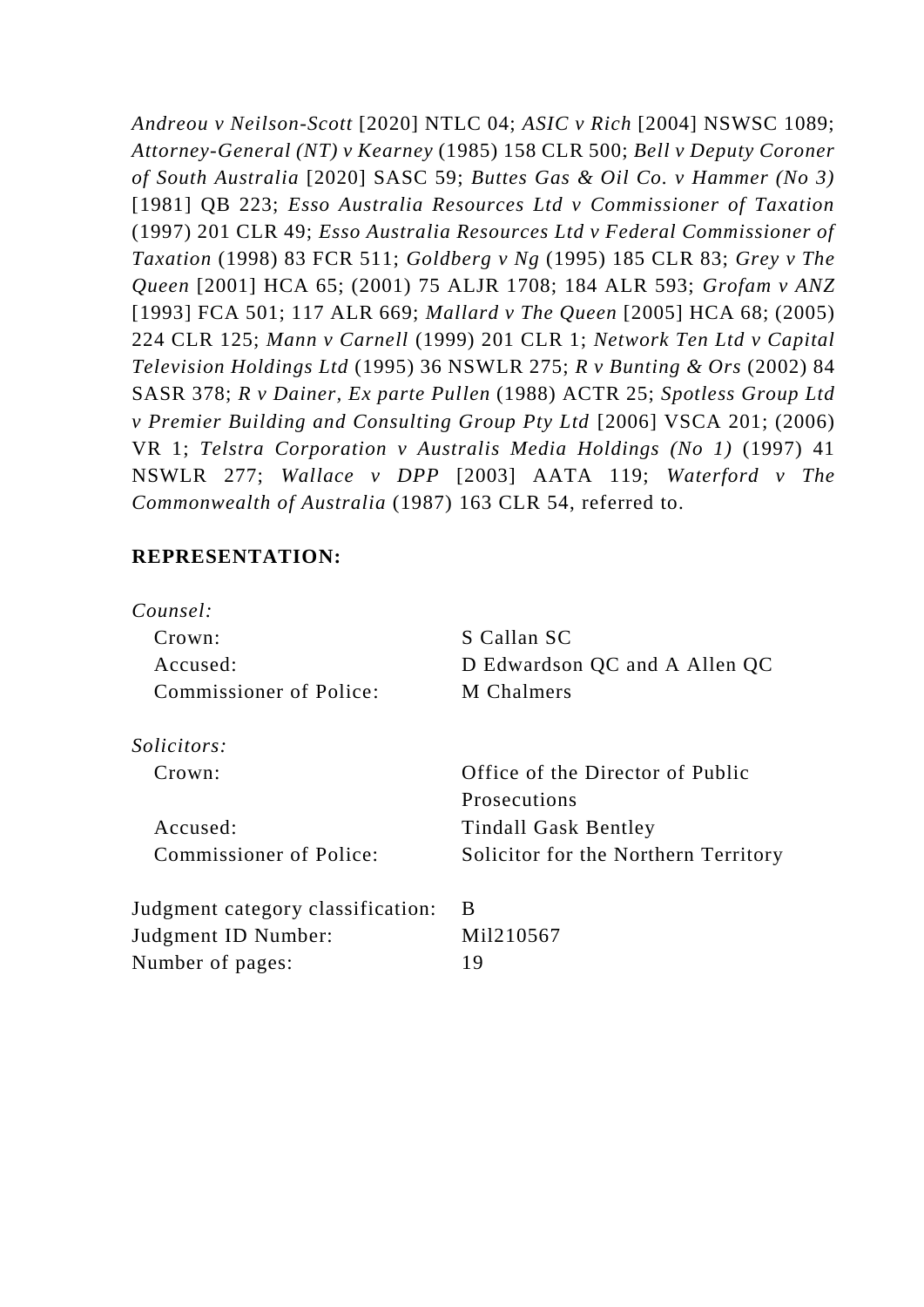# IN THE SUPREME COURT OF THE NORTHERN TERRITORY OF AUSTRALIA AT DARWIN

*The Queen v Rolfe (No. 2)* [2021] NTSC 45 No. 21942050

BETWEEN:

#### **THE QUEEN**

AND:

## **ZACHARY ROLFE**

CORAM: MILDREN AJ

REASONS FOR JUDGMENT

(Delivered 18 June 2021)

#### **Introduction**

- [1] The Accused, Zachary Rolfe, is charged on indictment with one count of murder in relation to the shooting of the Deceased, Charles Arnold ('Kumanjayi') Walker, at Yuendumu on 9 November 2019.
- [2] The Accused was at all material times a serving police officer in the Northern Territory Police Force. Without going into the details of all of the circumstances leading to the death of the Deceased, it is sufficient at this stage to note that the Deceased had been released from prison under the terms of a suspended sentence which required him to comply with certain conditions relating to his residence and the wearing of an electronic monitoring device. Subsequently, the Deceased removed the electronic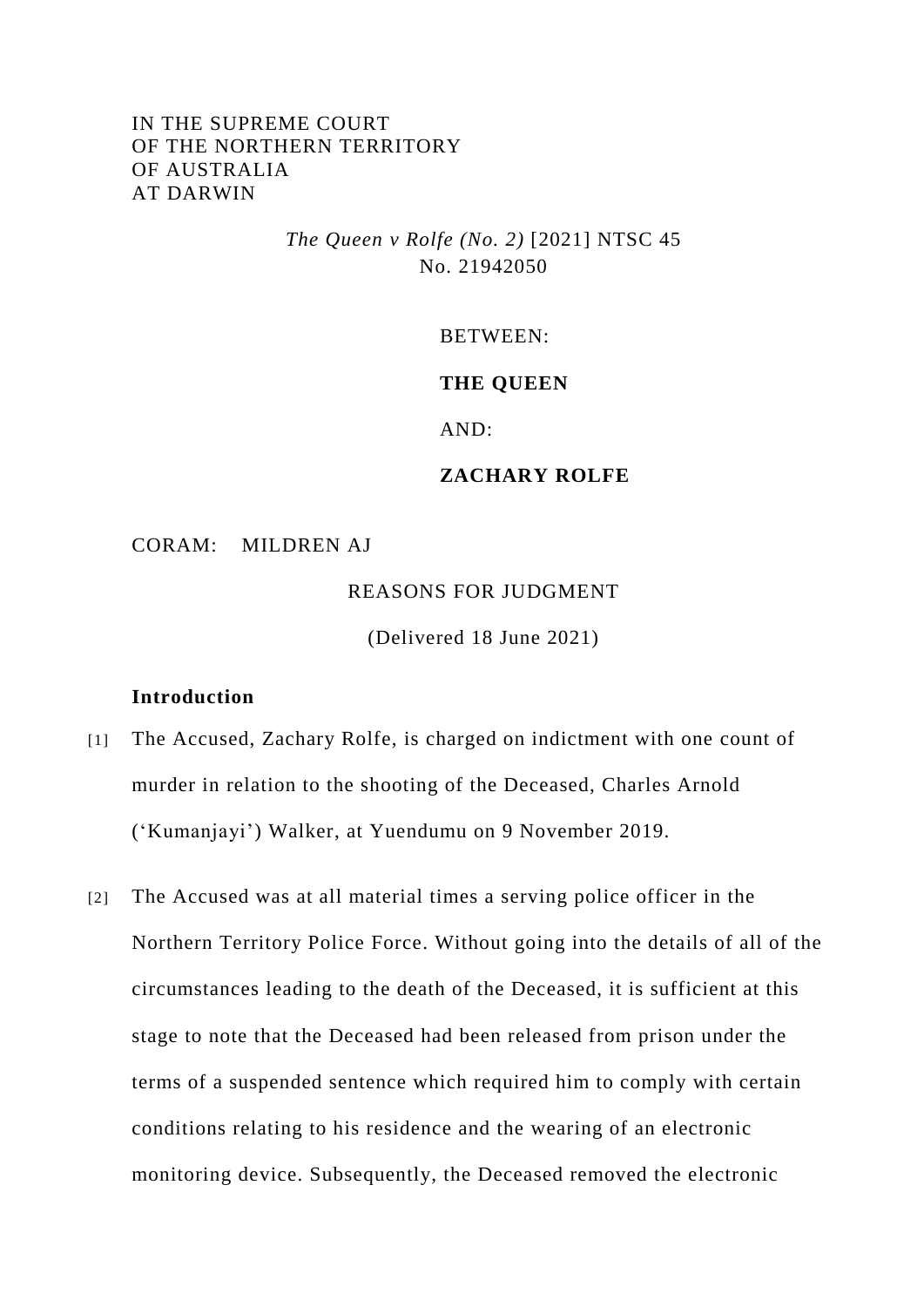monitoring device and as a result, could not be located. Subsequent police efforts to locate the Deceased were unsuccessful. On 5 November 2019, a warrant was issued for the Deceased's arrest. The Accused and another police officer, Constable Eberl ('Eberl'), were among a number of police that made extensive enquiries within Yuendumu in order to locate and arrest the Deceased. Ultimately, on 9 November 2019, the Accused and Eberl located the Deceased in a room inside a house known as House 511, Yuendumu.

[3] The Crown case is that during the course of attempting to arrest the Deceased, a struggle ensued and the Deceased stabbed the Accused once to his left shoulder with a small pair of medical scissors. The Accused stepped back, drew his firearm and as Eberl and the Deceased continued to struggle, the Accused shot the Deceased once in the middle right region of his back. Eberl took the Deceased to the ground, landing on top of a mattress on the floor on the opposite side of the room, said to be a bedroom. As the Deceased lay on his right side with his right arm holding the scissors beneath him, Eberl was partially on top of him. Eberl had pinned the Deceased's left leg and had his right arm around the Deceased's neck in order to control him. The Accused moved forward towards Eberl and the Deceased, placed his left hand on Eberl's back, and fired a second shot, 2.6 seconds after the first shot. This was followed by a third shot fired 0.53 seconds after the second shot. Both of these shots were fired at point blank range less than 5cm from the Deceased's left chest area, with one of the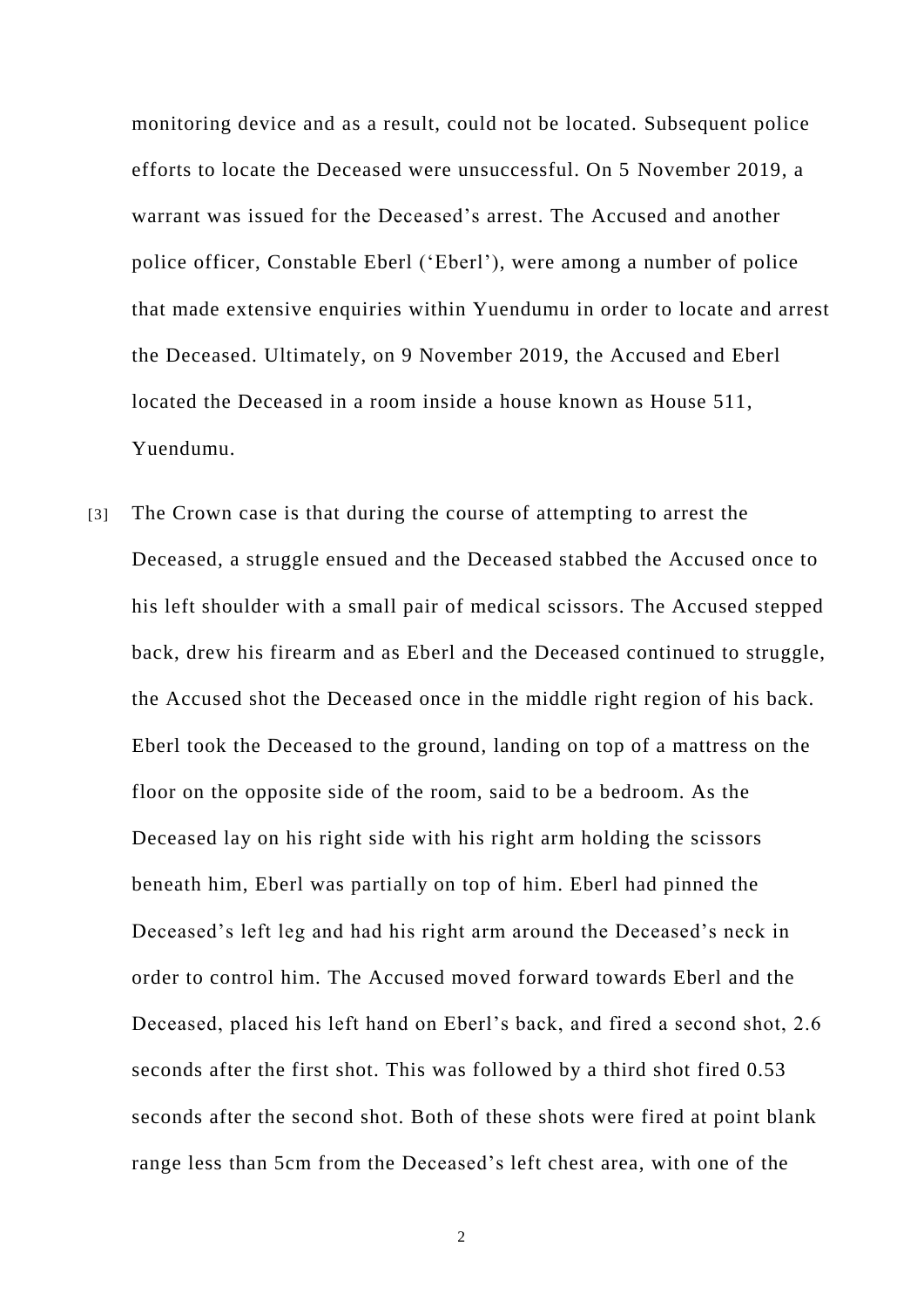shots proving fatal. The shooting was captured by body worn video cameras worn by Eberl and the Accused.

- [4] On 9 November 2019, Detective Senior Sergeant Kirk Pennuto ('Pennuto') was on higher duties as Acting Superintendent of the Crime Division of the Northern Territory Police Force. As a result of Pennuto's position, he was notified of the Deceased's death. On or about the same day, the investigation by the police into what had occurred was designated as a major crime investigation and was named 'Operation Charwell'. On 10 November 2019, Pennuto was appointed the Senior Investigating Officer of the investigation, a position he maintained until he was transferred as Superintendent to Katherine. During the course of the investigation, Pennuto kept diary notes which begin on 9 November 2019 and end on 11 November 2020.
- [5] The Accused was arrested on 13 November 2019. On or about 19 November 2019, the Accused was charged with murder and an Information was filed in the Local Court of the Northern Territory on 19 November 2019 or in the days following. The Office of the Director of Public Prosecutions Northern Territory ('DPP') took immediate carriage of the prosecution at the same time.
- [6] The Crown case, in short, is that shots two and three were unjustifiable as they were unreasonable, unnecessary and disproportionate to the circumstances because the Accused had a range of less than lethal tactical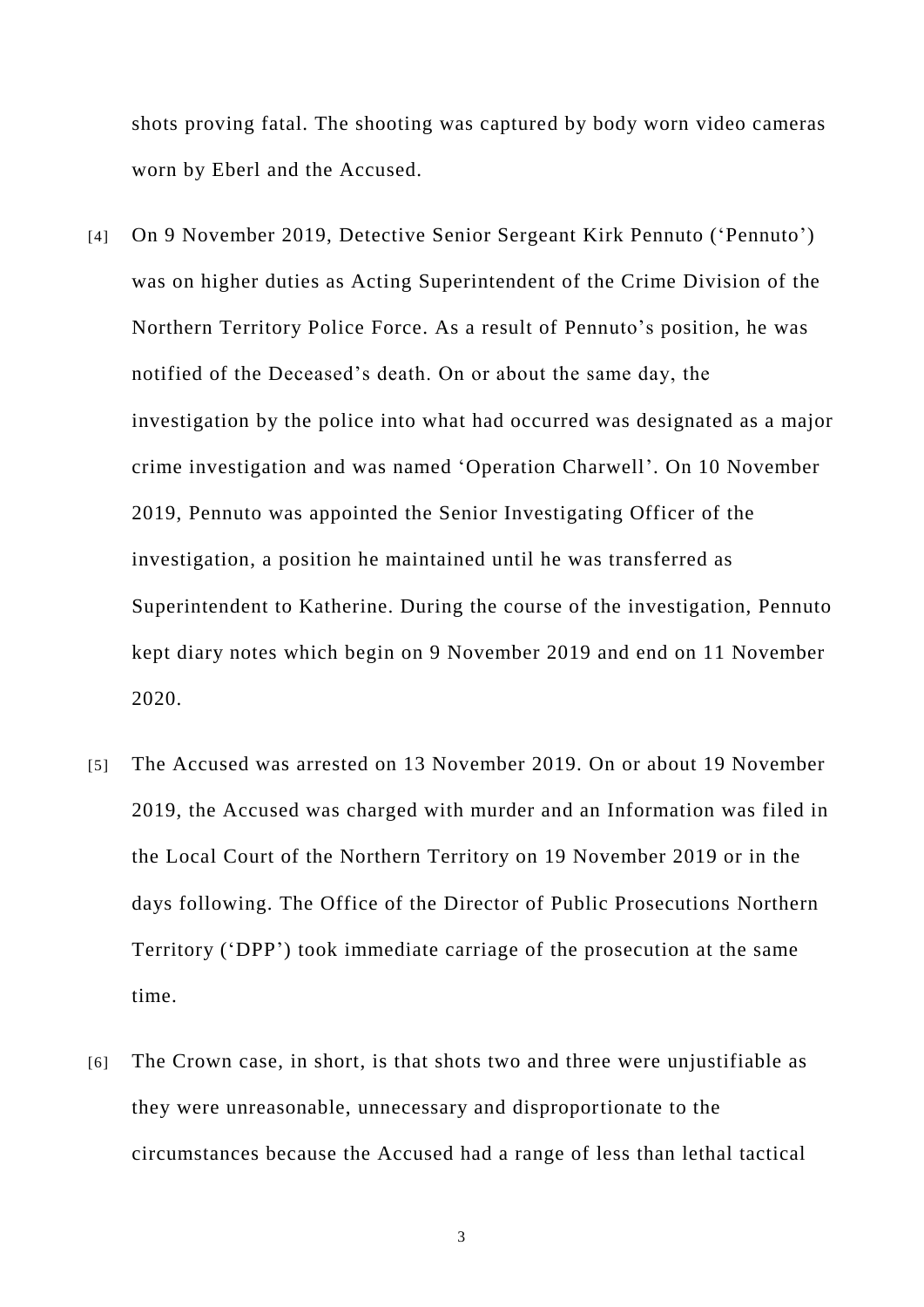alternatives open to him. The Crown case is that shots two and three were not in the exercise of any power or function under the *Police Administration Act 1978* (NT). Further, the Crown case is that at the time of firing the shots, the Accused intended to cause serious harm to the Deceased.

[7] The Defence case at trial is expected to be that at all relevant times the Accused acted lawfully when he discharged his firearm in self-defence and in defence of Eberl. It will further be contended that the Accused acted in good faith in accordance with s 148B(1) of the *Police Administration Act.*  An important issue will also be whether the Accused is not guilty by reason of s 208E of the *Criminal Code Act 1983* (NT) ('the Code'), which provides:

> A person is not criminally responsible for an offence against this Part if:

- (a) the person is, at the time of the offence, a public officer acting in the course of his or her duty as a police officer, correctional services officer or other law enforcement officer; and
- (b) the conduct of the person is reasonable in the circumstances for performing that duty.
- [8] The offence of murder, s 156, is contained in Part VI of the Code, as is s 208E.
- [9] Section 208E was inserted into the Code in 2006, together with a range of other measures including the insertion into the Code of Part IIA, which substantially incorporated the criminal responsibility provisions of Schedule 1 Chapter 2 of the *Criminal Code Act 1995* (Cth), which in turn dealt with, *inter alia*, provisions regarding self-defence and applying them to particular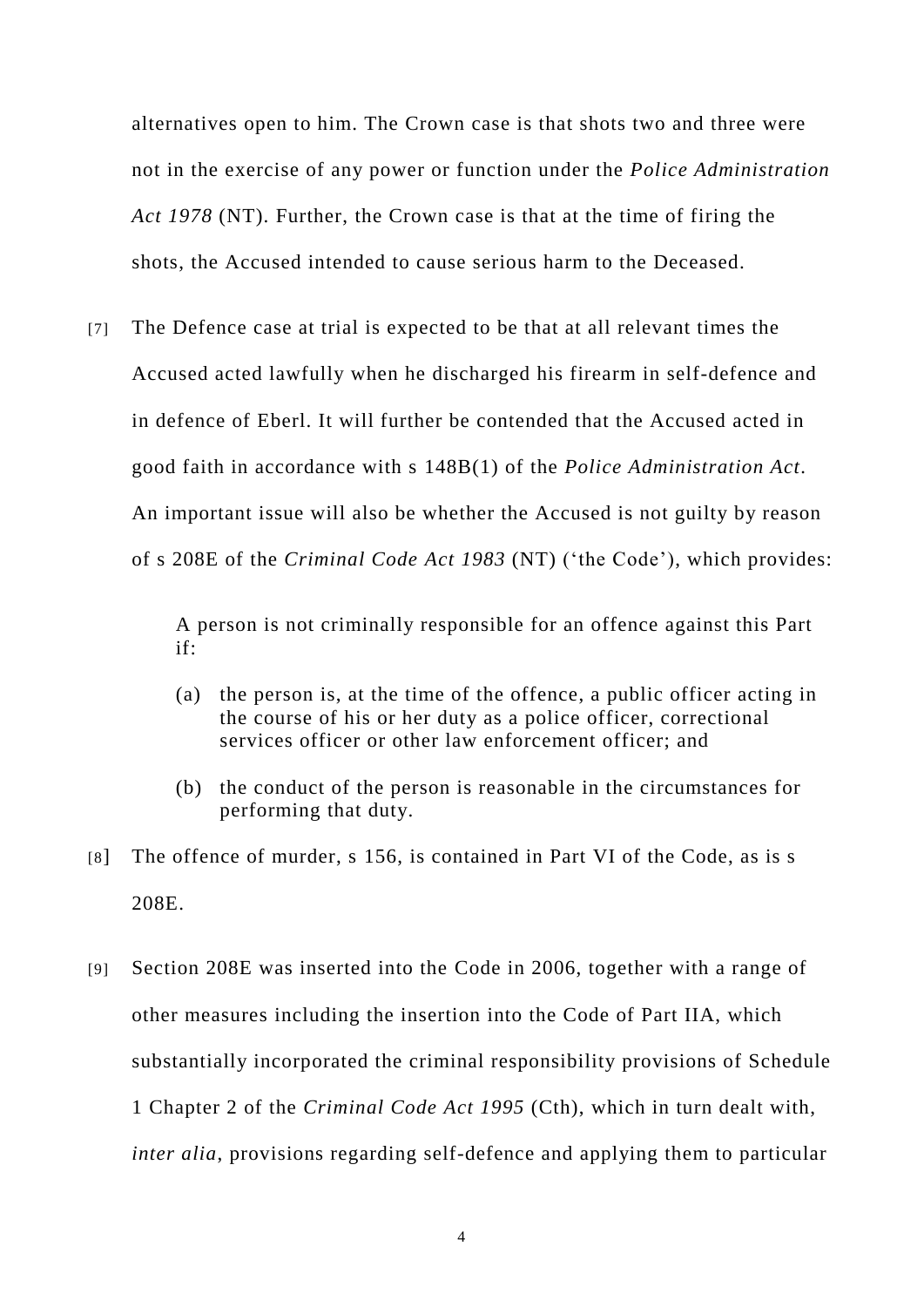offences including murder and manslaughter. Section 208E has not been the subject of a judicial decision by this Court, although it has been discussed by her Honour Judge Armitage in the matter of *Andreou v Neilson-Scott<sup>1</sup>* , delivered on 28 February 2020. It is therefore not surprising that the police might wish to seek legal advice as to what evidence might be relevant to that defence if it is raised by the Accused at his trial.

[10] At the same time that the investigation was proceeding in relation to the criminal matter, other officers within the Northern Territory Police Force became involved in the preparation of a draft report to the Northern Territory Coroner ('the Coroner'), anticipating that there would be a coronial enquiry into the Deceased's death. Unlike other jurisdictions, the Coroner does not have the power to commit a person for trial following a coronial inquiry. The Coroner, but not a Deputy Coroner, may investigate a reportable death into a suspected unlawful killing.<sup>2</sup> A Coroner has no power to include in his or her findings a statement that a person is or may be guilty of an offence.<sup>3</sup> I was told by Counsel, without objection, that in accordance with the usual practice, there has been no inquest into the Deceased's death to date, pending the finalisation of these proceedings. There has been, of course, a committal hearing which took place before his Honour Judge Birch in the Alice Springs Local Court between 1 and 3 September 2020. On 26 October 2020, his Honour found that there was a case to answer and

-

**<sup>1</sup>** [2020] NTLC 04.

**<sup>2</sup>** *Coroners Act 1993* (NT) ss 6(4)(b), 15(1A).

**<sup>3</sup>** Ibid, s 34(3).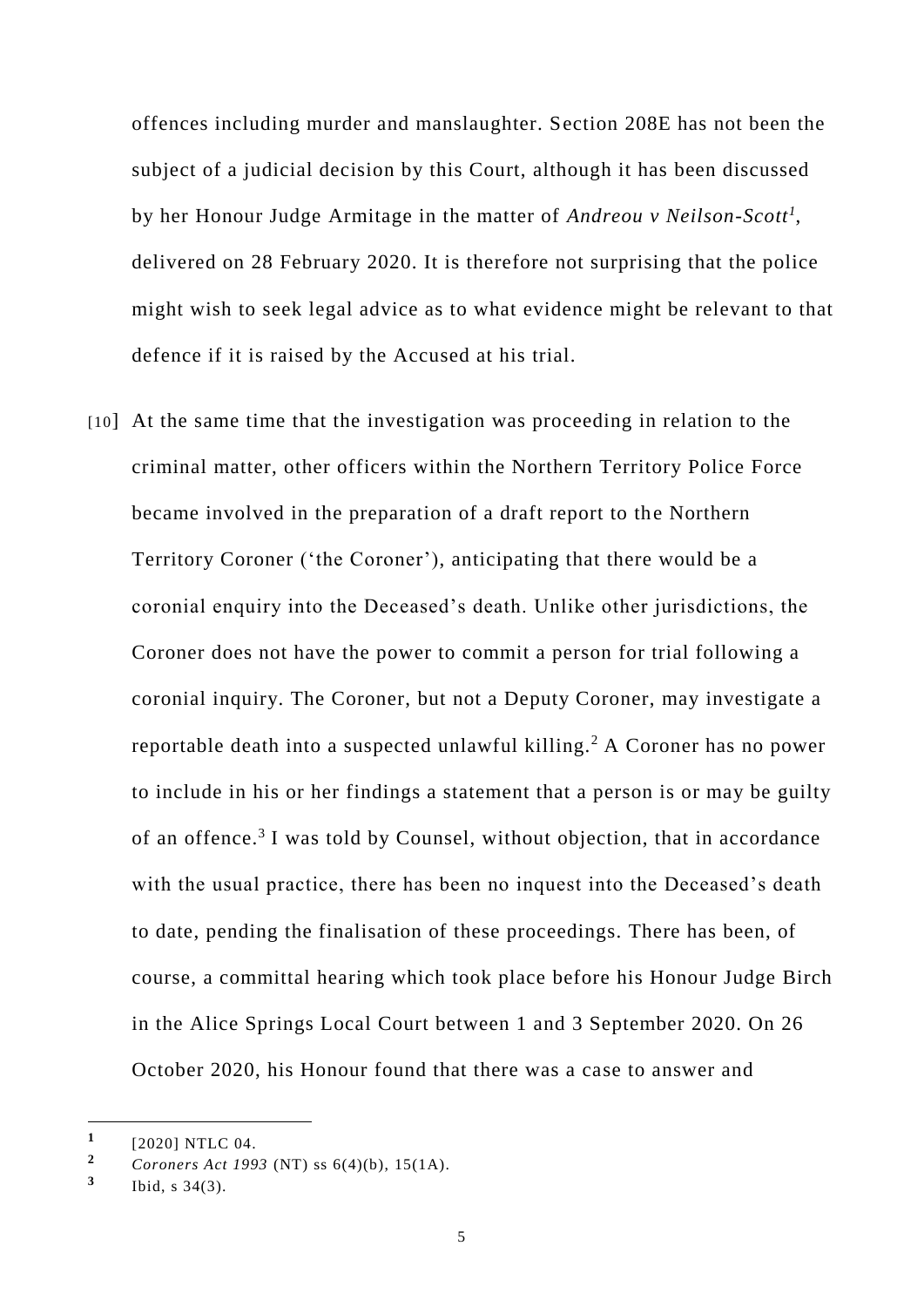committed the Accused to stand trial in this Court. A trial date has been fixed for five weeks commencing in Darwin on 19 July 2021.

[11] At some time in April 2021, information was provided to Counsel for the Accused that there existed documents in the hands of the Northern Territory Commissioner of Police ('the Commissioner') which had not been disclosed, but which Counsel for the Accused considered ought to have been disclosed in accordance with the obligation resting on the prosecution to disclose all relevant information including information which may assist the Accused in his defence.<sup>4</sup> Apparently those documents were not immediately forthcoming, I infer that this was because the DPP was unaware of them, and so the Accused caused to be issued two subpoenas to the Commissioner.

#### **The Subpoenas**

[12] The first subpoena is dated 21 April 2021 and seeks production of various documents compiled or contributed to by Superintendent Scott Pollock ('Pollock'), Assistant Commissioner Nick Anticich (Anticich'), Commander David Proctor ('Proctor') and Senior Sergeant Andrew Barram ('Barram'). On 30 April 2021, a second subpoena was issued seeking the production of notes made by Pennuto relating to the investigation and charge of murder against the Accused. Since that time, the Commissioner has produced into Court all documents identified by him as being captured by the subpoenas,

**<sup>4</sup>** See for example *Grey v The Queen* [2001] HCA 65; (2001) 75 ALJR 1708; 184 ALR 593; *Mallard v The Queen* [2005] HCA 68 at [17]; (2005) 224 CLR 125 at 133.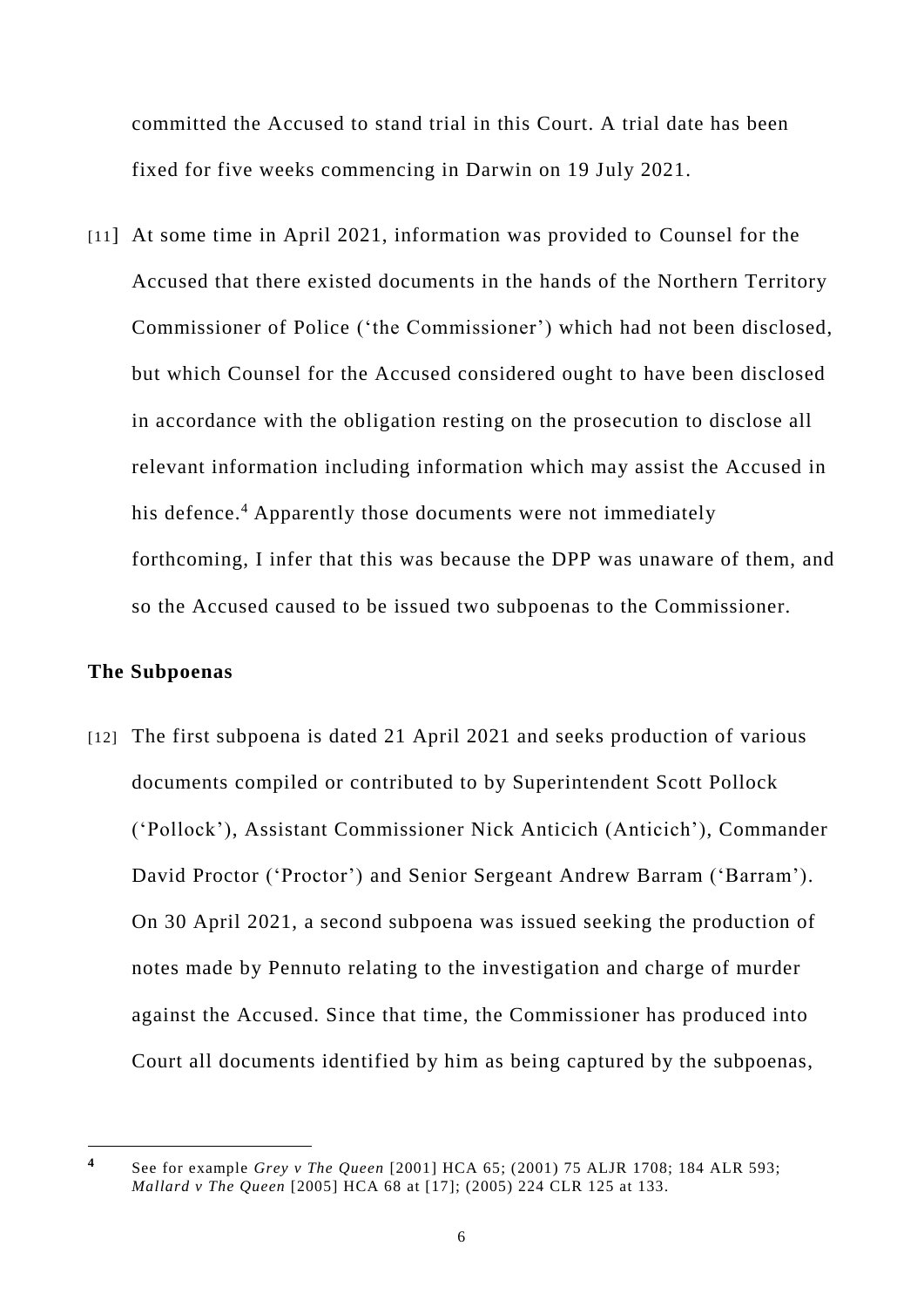including redacted versions of all of the documents. No objection was taken to copies of the redacted versions being made available to the parties. The only objection now raised is a claim for legal professional privilege over the redacted portions of the material.

#### **The claim for legal professional privilege**

- [13] Counsel for the Commissioner referred the Court to the decision of the High Court in *Esso Australia Resources Ltd v Commissioner of Taxation*<sup>5</sup> as authority for the proposition that the provisions of ss 118 and 119 of the *Evidence (National Uniform Legislation) Act 2011* (NT) ('ENULA') do not apply to documents sought on subpoena but rather that the relevant test was whether the documents were the subject of legal professional privilege at common law. The reason for this is that the ENULA provisions in ss 118 and 119 relate only to the adducing of evidence, and as the Uniform Evidence Acts do not apply throughout all of the Australian jurisdictions, it cannot be applied by analogy or by what McLelland CJ in Eq referred to in *Telstra Corporation v Australis Media Holdings (No 1)<sup>6</sup>* as a paradigm which should be 'rationally reflected in derivatives'. I was not referred to any decision to the contrary.
- [14] All Counsel accepted that it is settled law that members of a police force may stand in a confidential legal professional relationship with legal

**<sup>5</sup>** (1997) 201 CLR 49.

**<sup>6</sup>** (1997) 41 NSWLR 277 at 279.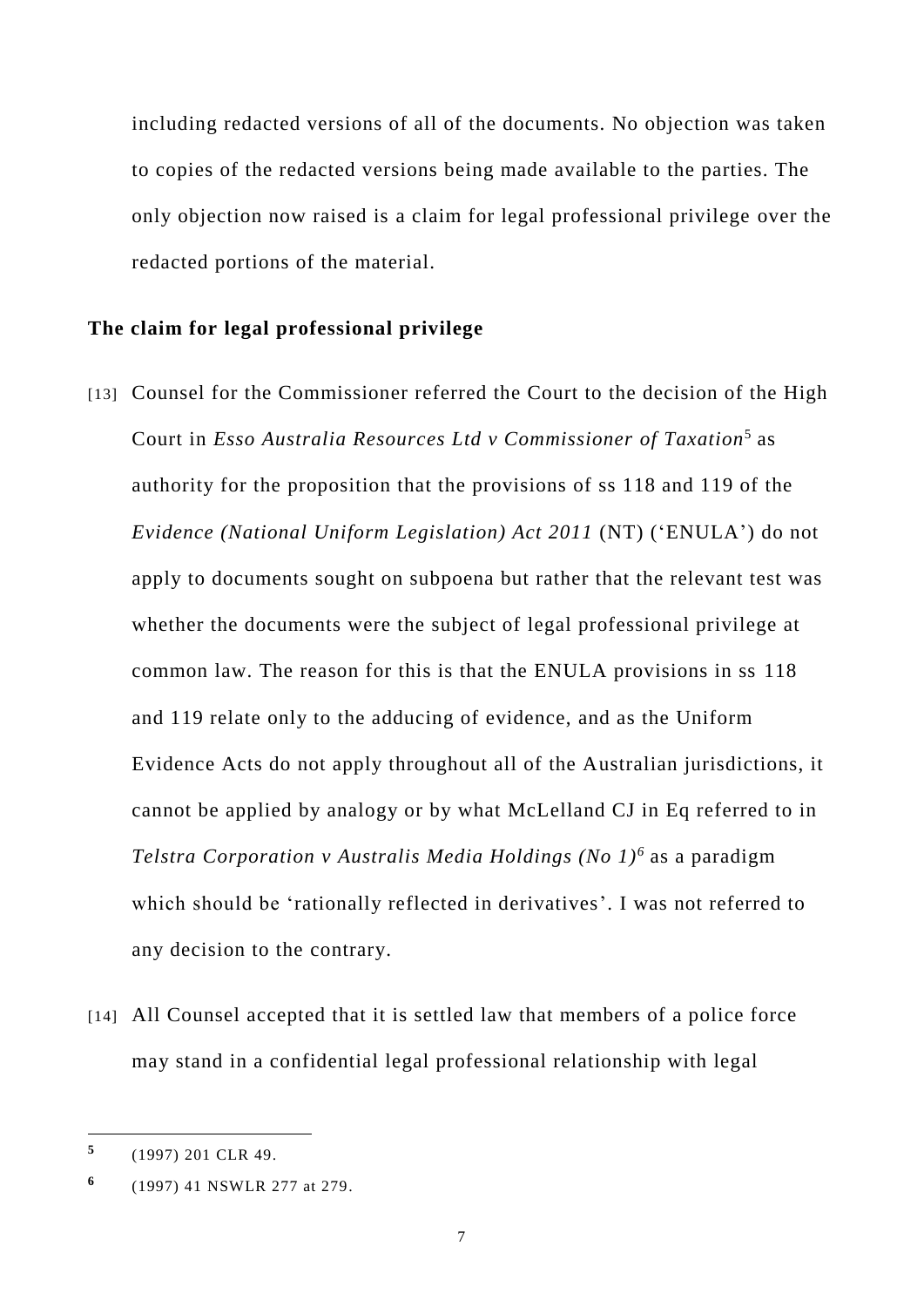practitioners employed by the DPP.<sup>7</sup> The same must apply if the DPP engages independent Counsel to prosecute an accused person. What must be established by the party seeking to uphold the privilege is that the material, whatever form it is in, was made or recorded for the dominant purpose of confidential use in litigation, or for the obtaining of confidential legal advice if at the time the communication was made or the document produced came into existence legal proceedings were in reasonable contemplation<sup>8</sup>.

- [15] I have been provided with an un-redacted version of the diary notes of Superintendent Pennuto. Subject to any argument of waiver, I consider that the portions of the material which are highlighted and are subject to a claim for privilege are privileged except for the following which in my opinion are not related to the dominant purpose of confidential use in litigation or for the obtaining of confidential legal advice if at the time the communication was made or the document produced came into existence, legal proceedings were in reasonable contemplation::
	- (a) 7 January 2020 1436 hours (Bundle 2, pp 86-87) said to be in Category C.
	- (b) 3 April 2020 1045 hours (Bundle 1, p 39) said to be in Category C

-

**<sup>7</sup>** See *Attorney-General (NT) v Kearney* (1985) 158 CLR 500; *Waterford v The Commonwealth of Australia* (1987) 163 CLR 54; *ASIC v Rich* [2004] NSWSC 1089 at [43]; *R v Bunting & Ors* (2002) 84 SASR 378 at [45]; *Wallace v DPP* [2003] AATA 119; *R v Dainer, Ex parte Pullen*  (1988) ACTR 25; *Grofam v ANZ* [1993] FCA 501; 117 ALR 669.

**<sup>8</sup>** *Esso Australia Resources Ltd v Commissioner of Taxation* (1999) 201 CLR 49; *R v Bunting & Ors* (2002) 84 SASR 378 at [28].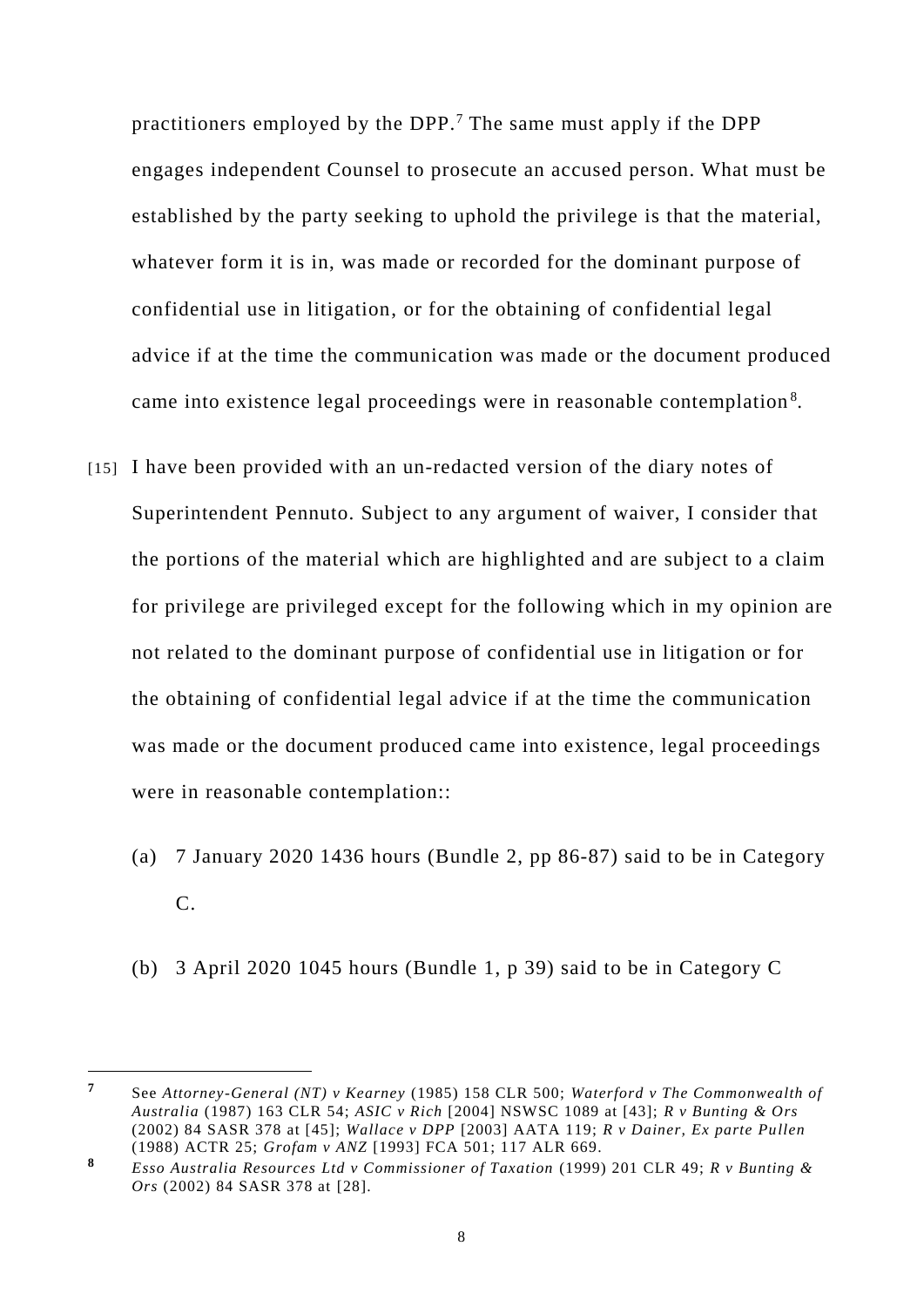- (c) 9 April 2020 1040 hours (Bundle 1, p 43) said to be in Category C.
- (d) 9 September 2020 0610 hours (Bundle 1, p 94) said to be in Category A.
- (e) 30 October 2020 0820 hours (Bundle 1, pp 111-112).
- [16] I have also been provided with multiple un-redacted versions of the draft report to the Deputy Coroner (although addressed to the Coronial Investigation Unit) prepared by Pollock on which there is handwritten editing by Proctor (whom I will refer to as the authors). Some parts of the drafts are the subject of a claim for legal professional privilege on the basis that the drafts of the report refer to legal advice given to the authors and received from legal practitioners employed in relation to the prosecution of the Accused. There were seven drafts altogether. A final report to the Deputy Coroner has not yet been provided. The passages that are redacted and are subject to the claim for privilege are bounded or bracketed in red pen. In addition, an Aide Memoire was provided to me setting out the page references of the passages subject to the claim for privilege in each version of the report with a cross-reference to the diary notes of Pennuto. The Aide Memoire also refers to inconsistent redacting and indicates that where this has occurred, the claim for privilege is not pressed.
- [17] Subject to the question of waiver, I consider that the claims for privilege are well founded except that I note that there is no claim for privilege for the item on page 65 of Document 2 and on page 75 of Document 6 (Document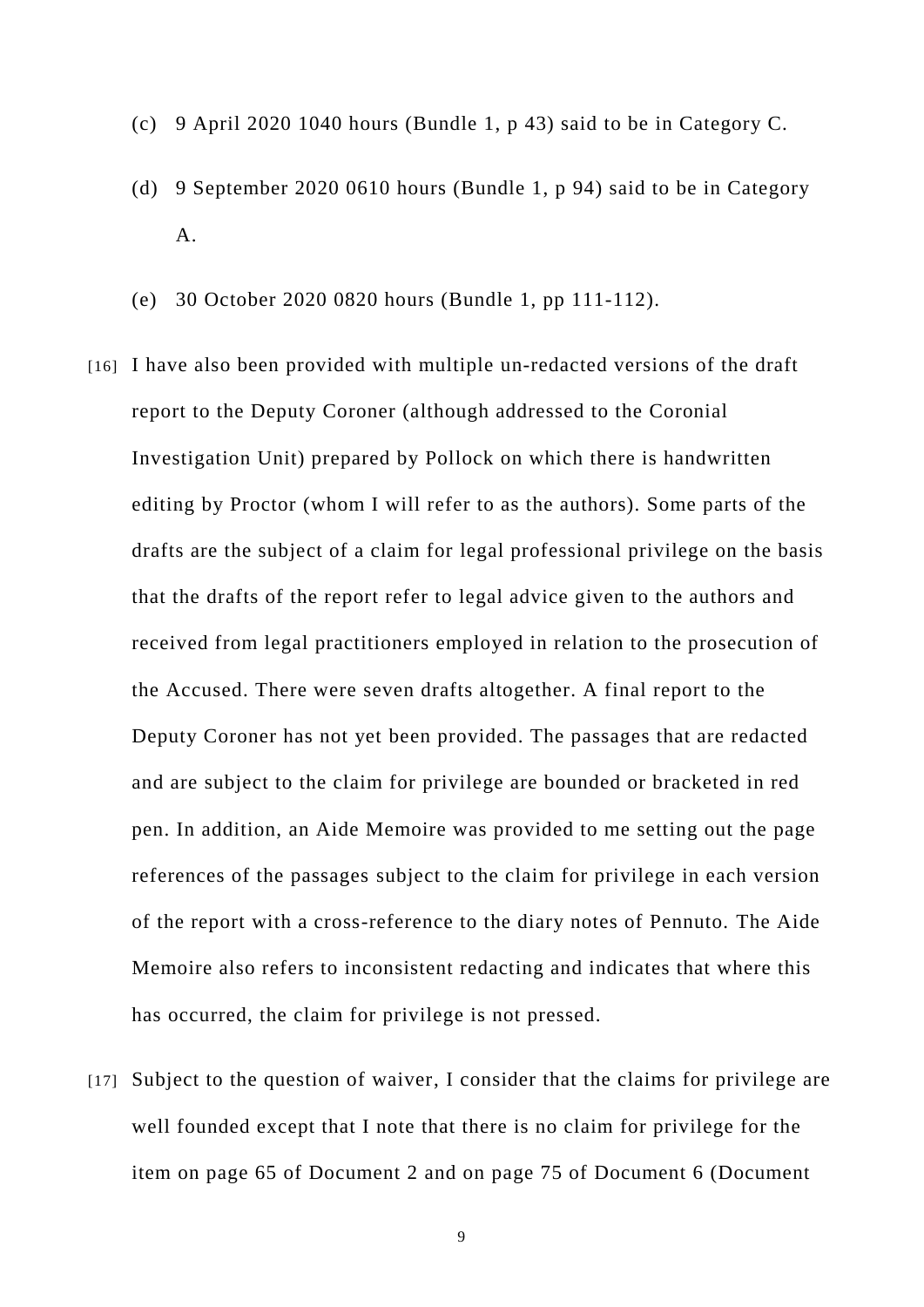numbers are as per those used in the Aide Memoire). I think these are mistakes in the Aide Memoire and I will uphold the claim for privilege in respect of both of those matters. I note also that the Aide Memoire records that there is a claim for privilege in relation to Document 4 at page 75. No such page exists, Document 4 is only 64 pages long.

- [18] As for the documents produced pursuant to the subpoena dated 21 April 2021 (that is the sum of the material but for the seven drafts of the report referred to above), one document which is potentially privileged is the 'JCM No 4' Document, found at page 16 of the paginated bundle. I consider that the first highlighted block is not privileged, but the second highlighted block on page 2 of the JMC No. 4 Document is privileged, subject to any question of waiver. The other passages at pages 6 and 32 are not privileged, but the passage marked at page 7 is privileged.
- [19] Counsel for the Accused submitted that I should consider whether the claims are wider than necessary for the purposes of the claim. I have considered this. The second point made by Counsel for the Accused was that advice given in the context of a criminal investigation has been transferred or translated into the drafts of the report to the Deputy Coroner, and that this may mean that the advice has been the subject of waiver, on the basis, as I understand it, that privileged advice loses its privilege if it is disseminated to third parties. The basis of the suggestion that the authors are third parties is that they were not concerned with the criminal investigation. Reference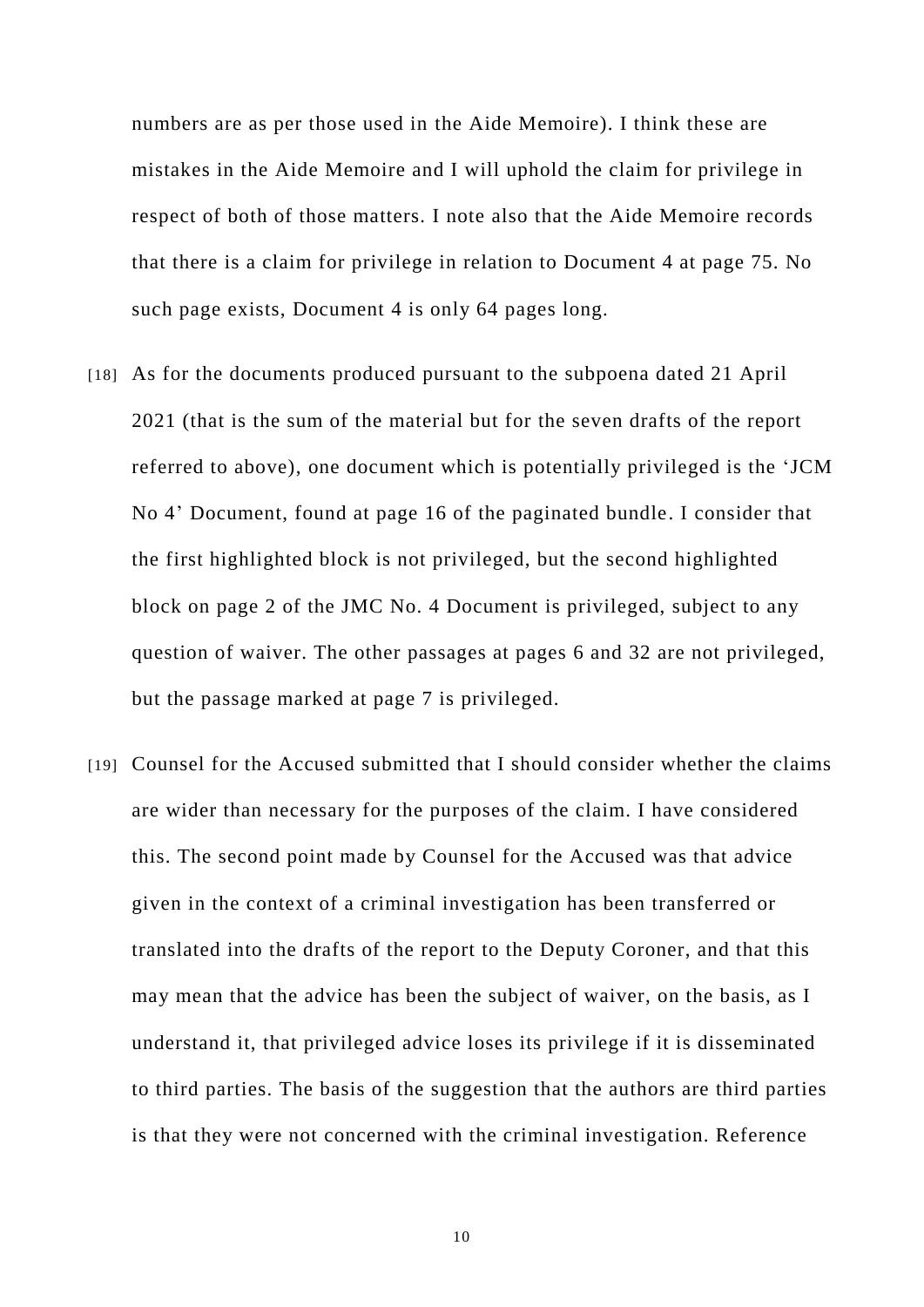was also made to the fact that the Coroner does not make any claim for privilege in relation to the drafts of the report**.** 

## **Waiver**

- [20] Counsel also submitted that the DPP and the police did not disclose that Pollock had considered two expert reports and set out in detail why he considered that those expert opinions were misconceived, ill-informed and wrong, and that Pollock's opinion was not disclosed to the Defence. Further, it was put that Anticich, who was instrumental in the charges being brought against the Accused, stopped the progression of the report to the Deputy Coroner because it was inconsistent with the prosecution case. It was put that this was relevant to whether there was a genuinely legitimate claim for legal professional privilege in this case, and if so, whether the privilege has been waived.
- [21] As to waiver, I was referred by Counsel for the Commissioner to the decision of Martin J as he was then in *R v Bunting & Ors*<sup>9</sup> and in particular, to paragraph [74] of his Honour's reasons where he said:

… at the point where the duty of disclosure requires disclosure of relevant information, if disclosure of the relevant information requires disclosure of a privileged communication, the conduct of the Director in instituting or maintaining a prosecution becomes inconsistent with the maintenance of the confidentiality of the communication by reason of legal professional privilege. In those circumstances, in my view it would be unfair for the director to maintain the privilege in respect of the communication. Waiver of

**<sup>9</sup>** (2002) 84 SASR 378.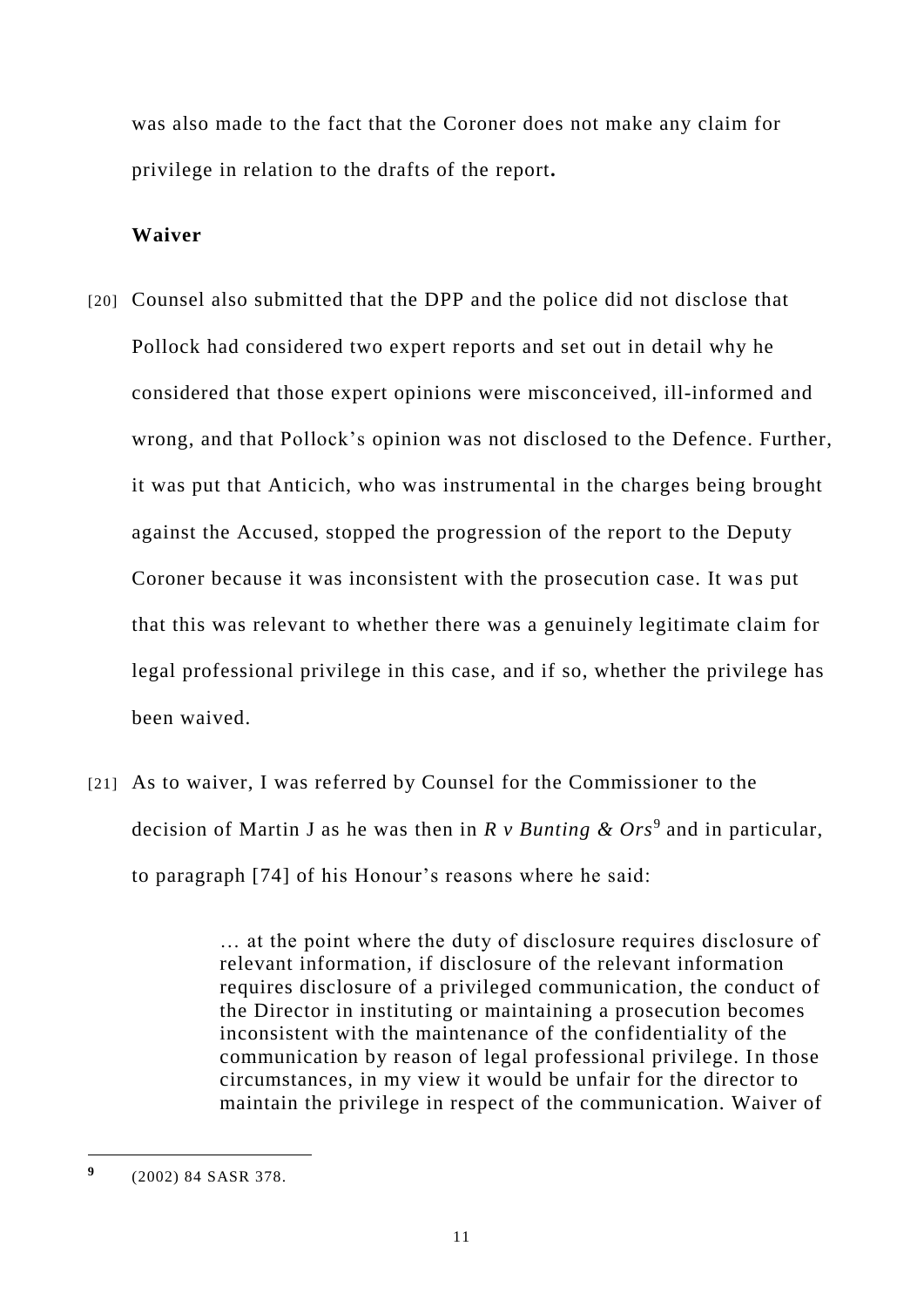privilege is, therefore, imputed. In that sense the duty of disclosure "prevails" over legal professional privilege.

[22] However, as Counsel for the Commissioner also pointed out, this passage

has not been followed by the New South Wales Court of Criminal Appeal in

*Director of Public Prosecutions (Cth) v Kinghorn<sup>10</sup> .* In that case, the Court

(Bathurst CJ, Fullarton and Beech-Jones JJ) said at p 116, [172]:

In our view, the approach in *Bunting* does not represent a correct statement of principle. The test apposite to whether a prosecutor is to be imputed with a waiver of privilege is not informed by the prosecutorial duty of disclosure and an imputed waiver does not arise, per se, from the continuation of a prosecution without disclosure of privileged material that is caught by the duty. With respect, the primary judge erred in finding to the contrary.

[23] To be fair to Counsel for the Accused, he did not seek to rely on what fell from Martin J in *Bunting* but it is difficult to see what relevance the matters to which he referred have to the claim for waiver, unless there was some evidence of fraud or bad faith, but there is nothing like that evident in this case. As the Court in *Kinghorn* observed (at p 110, [152]):

> At common law, the courts will impute an intention to a party to waive privilege where the actions of a party are plainly inconsistent with the maintenance of the confidentiality which the privilege is intended to protect. Such a consequence will follow "even though that consequence was not intended by the party losing the privilege". The approach of the common law to waiver applies with equal force to the relevant provisions of the *Evidence Act,* namely, s 122(2) (citations omitted).

**<sup>10</sup>** (2020) 102 NSWLR 72.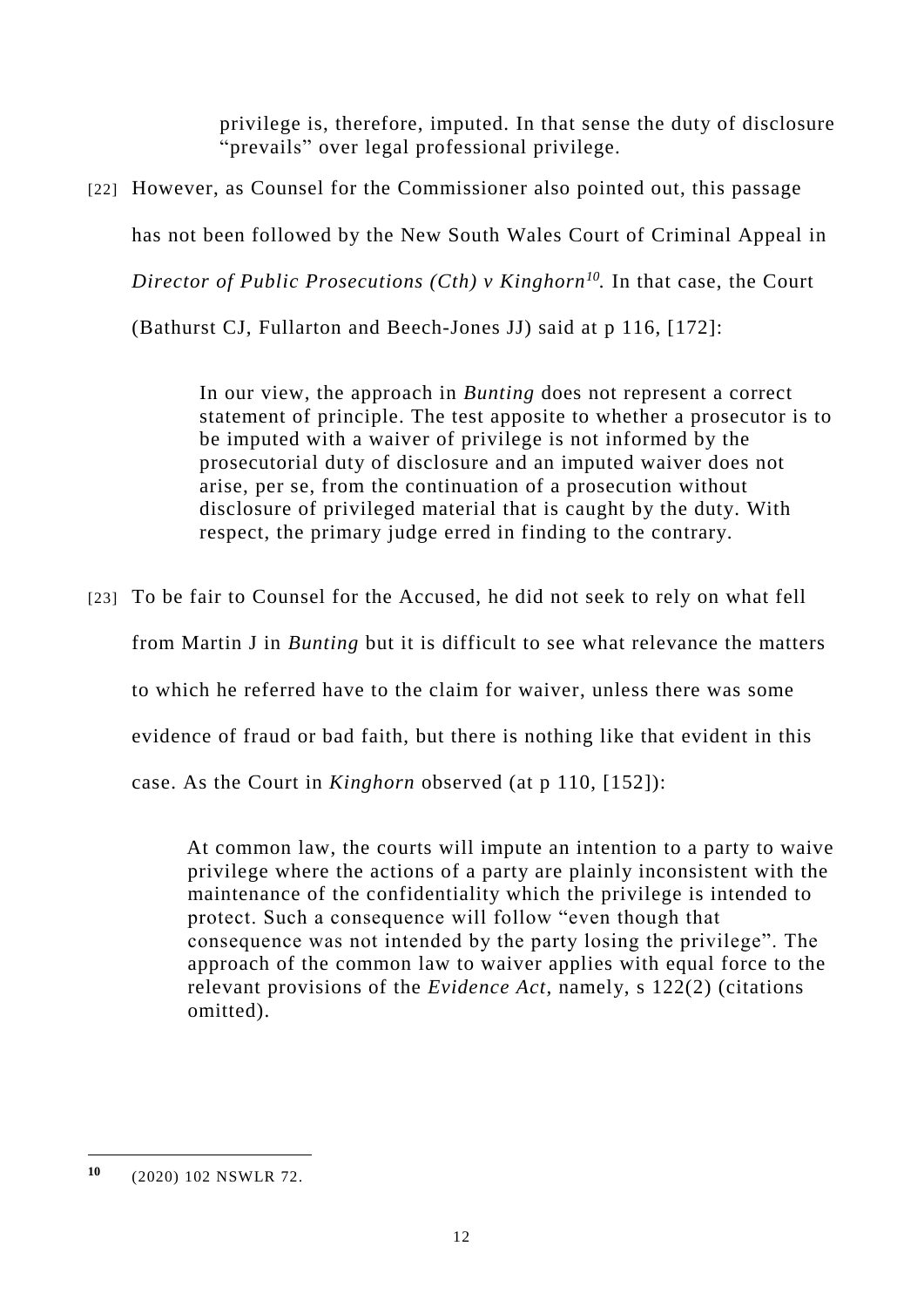[24] The Court in *Kinghorn<sup>11</sup>* went on to refer to examples of where the waiver will be imputed, namely where a party makes an assertion or brings a case which is either about the contents of a privileged communication, or which necessarily lays open the confidential communication to scrutiny, and by such conduct an inconsistency arises between the act and the maintenance of the confidence, informed partly by the forensic unfairness of allowing the claim to proceed without disclosure of the communication. Hence, a client who gives evidence about instructions given to his lawyers waives privilege over that communication. The Court continued<sup>12</sup>:

> ….in considering imputed waiver the critical matter is to address the particular "conduct" of the privilege holder, which at this point can be treated as the CDDP<sup>13</sup>, and whether that conduct is inconsistent with the maintenance of the privilege…All of the cases which deal with imputed waiver do so by analysing some specific aspect of the conduct of the privilege holder in the context of the litigation to determine whether there is an inconsistency of the relevant kind…Even though, as a prosecutor, the CDDP was subject to a prosecutorial duty of disclosure as an aspect of seeking to ensure the fairness of the trial, that circumstance was only a species of "some overriding principle of fairness operating at large"; it was not a matter of itself which was shown to have informed any inconsistency. (citations omitted).

[25] The first matter put before me is that the confidential communications between Pennuto and others and the DPP and other lawyers engaged by the prosecution had been passed on to the authors of the drafts of the report to the Deputy Coroner, and because there is no common interest between those

-

**<sup>11</sup>** At p 111, [154].

**<sup>12</sup>** At pp 111-112, [155].

**<sup>13</sup>** The Commonwealth DPP.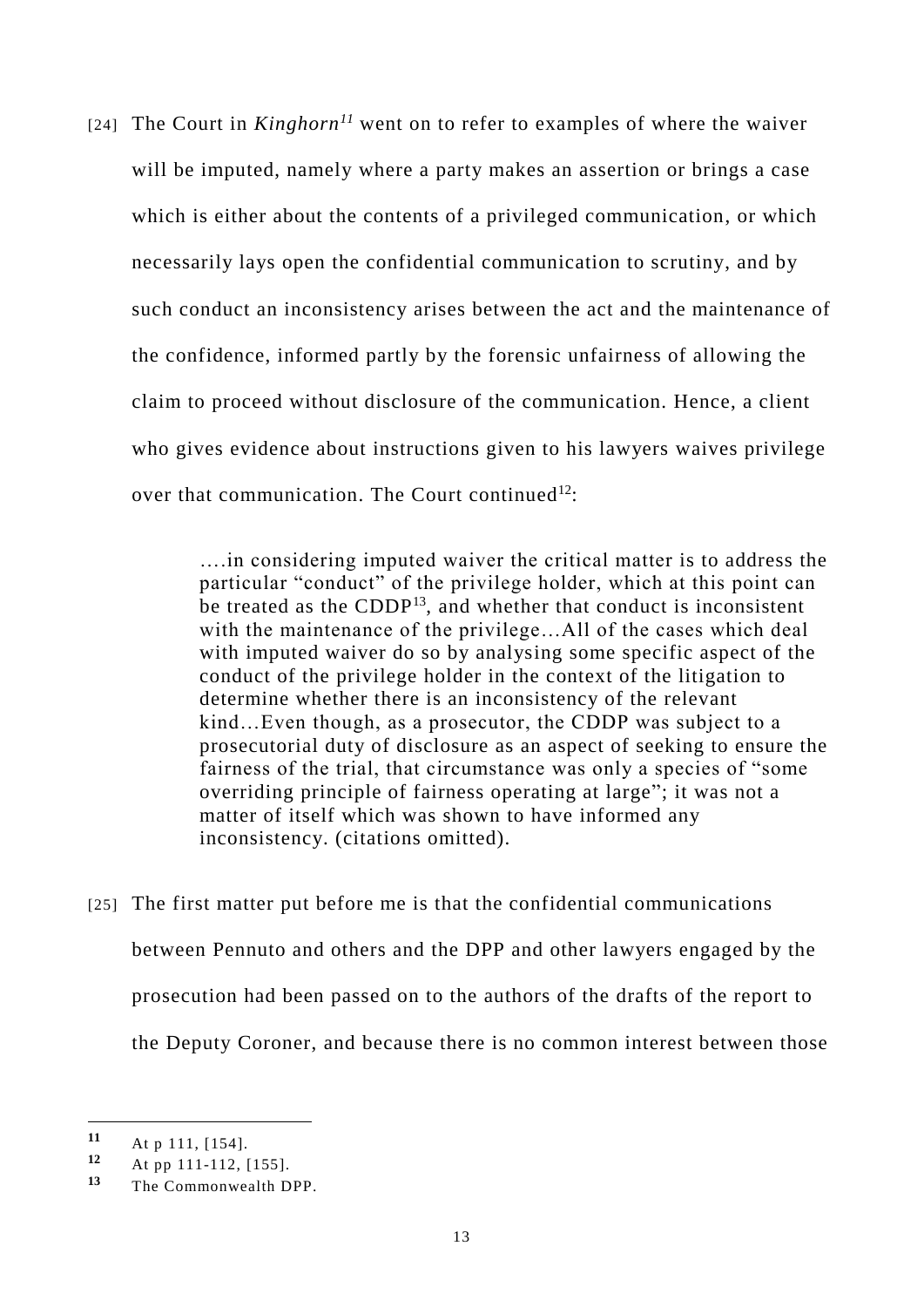members of the Northern Territory Police Force advising the Deputy Coroner and those involved in the prosecution of the Accused, once information has been passed on to the former by the latter, the privilege is lost. The second argument relates to a disclosure by Anticich in a letter to Deputy Coroner dated 30 November 2020 enclosing two memoranda, one dated 16 November 2020 from Detective Superintendent Kennon ('Kennon') to Anticich containing certain references for which privilege is claimed; and a second dated 20 October 2020 from Pollock to the 'Commissioned Officer in Charge, Operation Charwell Coronial' which does not refer to any privileged information.

[26] A leading authority is respect to loss of privilege by third party disclosure is *Mann v Carnell. <sup>14</sup>* The first thing to be noted is that the law relating to loss of privilege is not that which is contained in ENULA, but depends upon the common law, for the same reasons decided in *Esso Australia Resources Ltd v Federal Commissioner of Taxation*. <sup>15</sup> The view of the plurality in *Mann* was that, following *Goldberg v Ng<sup>16</sup>*, a voluntary disclosure of privileged communications to a third party does not necessarily waive privilege. The reasoning of the plurality depended upon whether there was any inconsistency between the conduct of the client and the maintenance of the

**<sup>14</sup>** (1999) 201 CLR 1.

**<sup>15</sup>** Ibid at pp 12 [26]-[27], 17 [41], 45 [145]; *Esso Australia Resources Ltd v Federal Commissioner of Taxation* (1998) 83 FCR 511.

**<sup>16</sup>** (1995) 185 CLR 83.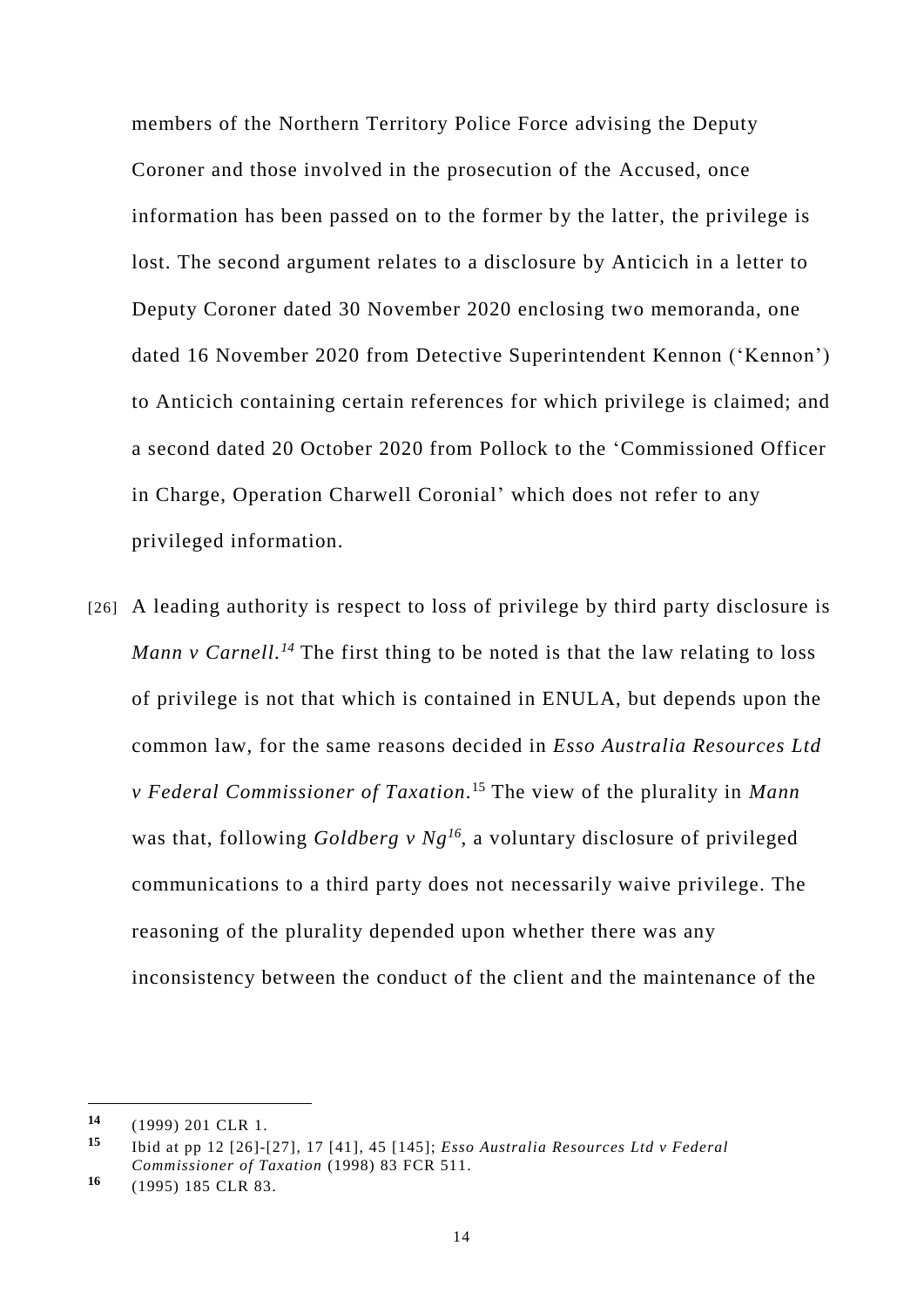confidentiality which effects a waiver of the privilege. The plurality said (at

p 13, [29]):

Waiver may be express or implied. Disputes as to implied waiver usually arise from the need to decide whether particular conduct is inconsistent with the maintenance of the confidentiality which the privilege is intended to protect. When an affirmative answer is given to such a question, it is sometimes said that waiver "is imputed by operation of law." This means that the law recognises the inconsistency and determines the consequences, even though such consequences may not reflect the subjective intention of the party who lost the privilege…What brings about the waiver is inconsistency, which the courts, where necessary informed by considerations of fairness, perceive, between the conduct of the client and maintenance of the confidentiality; not some overriding principle of fairness operating at large.

[27] The facts in both *Goldberg* and in *Mann* are that the client revealed

confidential information on the express condition that the party to whom the

information was revealed would treat the information as confidential. As

Counsel submitted, this was not the case here. However, that does not

necessarily determine the issues in this case.

[28] Reference was made to what is loosely called 'common interest privilege'.

In *Bell v Deputy Coroner of South Australia*<sup>17</sup> Blue J said (at [327]):

So-called "common interest privilege" is not a privilege in its own right. Rather, if two or more persons have a common interest in the subject matter of material the subject of legal professional privilege, there will be no waiver or loss of the privilege by reason of communication of the material by one of those persons to another of those persons.

**<sup>17</sup>** [2020] SASC 59.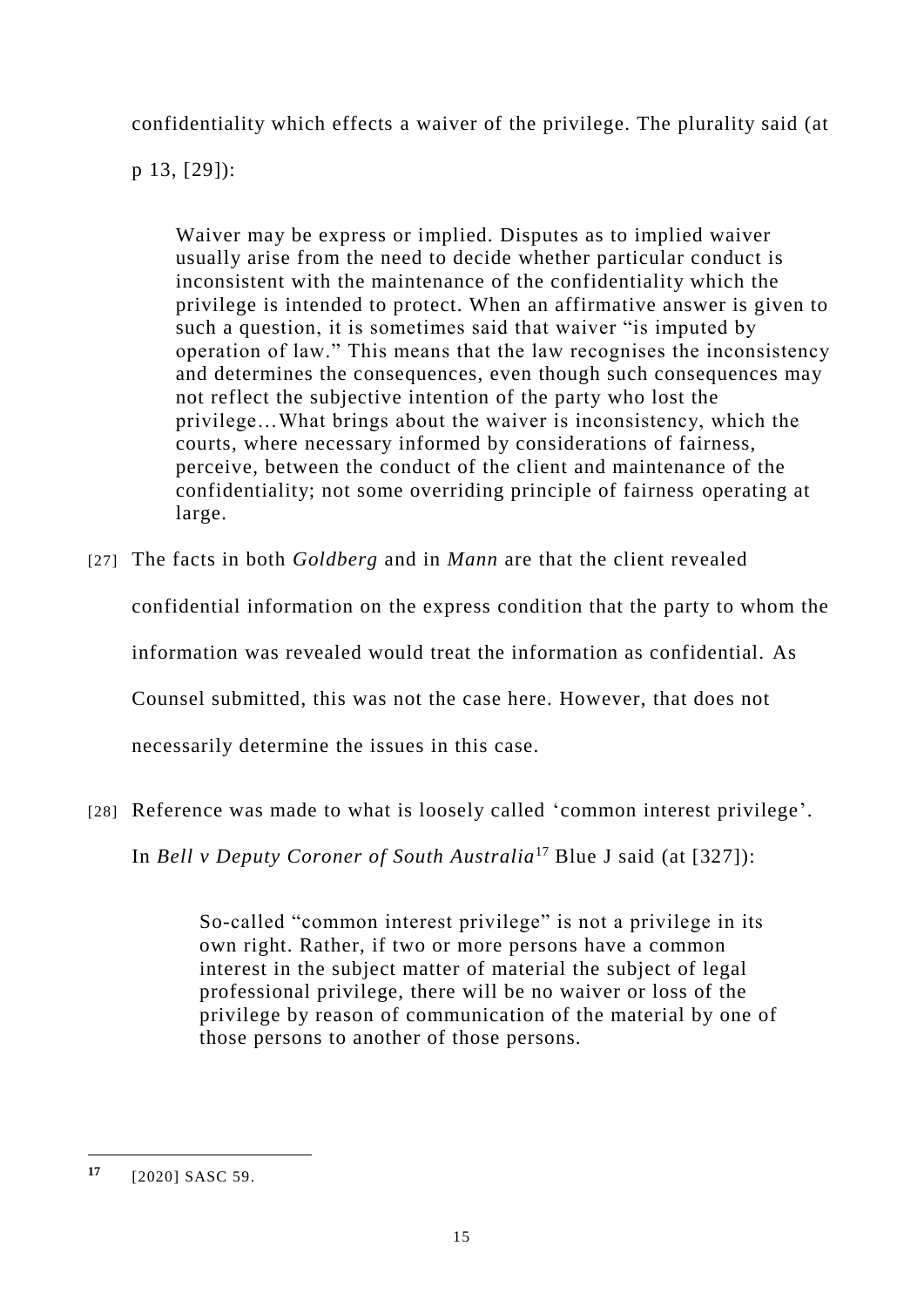[29] His Honour cited a number of authorities to support this proposition.<sup>18</sup> Examination of those cases shows that there must be a relevant common interest which can arise in a number of ways. One test which has been suggested is whether both parties could have engaged the same solicitors, but there are cases which deny that this is necessary. In nearly all of the cases where the privilege was held to be maintained, the relevant facts showed that the privileged documents had been forwarded to the third party on a confidential basis. In each case where the privilege had been maintained it was shown that the party receiving the privileged information had an interest in receiving it which was either the same, or substantially the same, as the other party. Counsel for the Commissioner did not seek to maintain that this was a common interest case, but rather that the police involved in the preparation of a report to the Deputy Coroner were not third parties for the purpose of waiver at all, but perhaps that is another way of describing what Lord Denning MR referred to in *Buttes Gas & Oil Co<sup>19</sup>* as treating the parties as if they were 'partners in a single firm or departments in a single company'. Although I accept that those police officers involved in the preparation of the drafts of the report to the Deputy Coroner were separate from those officers involved in the criminal investigation, there was a considerable amount of common interest between the two sets of officers.

-

**<sup>18</sup>** *Buttes Gas & Oil Co. v Hammer (No 3)* [1981] QB 223 at 243 per Lord Denning MR and at 267- 268 per Brightman LJ; *Network Ten Ltd v Capital Television Holdings Ltd* (1995) 36 NSWLR 275 at 279-280 per Giles J; *Spotless Group Ltd v Premier Building and Consulting Group Pty Ltd* [2006] VSCA 201; (2006) VR 1 at [34] per Chernov JA (with whom Warren CJ and Neave JA relevantly agreed).

**<sup>19</sup>** At p 243 E.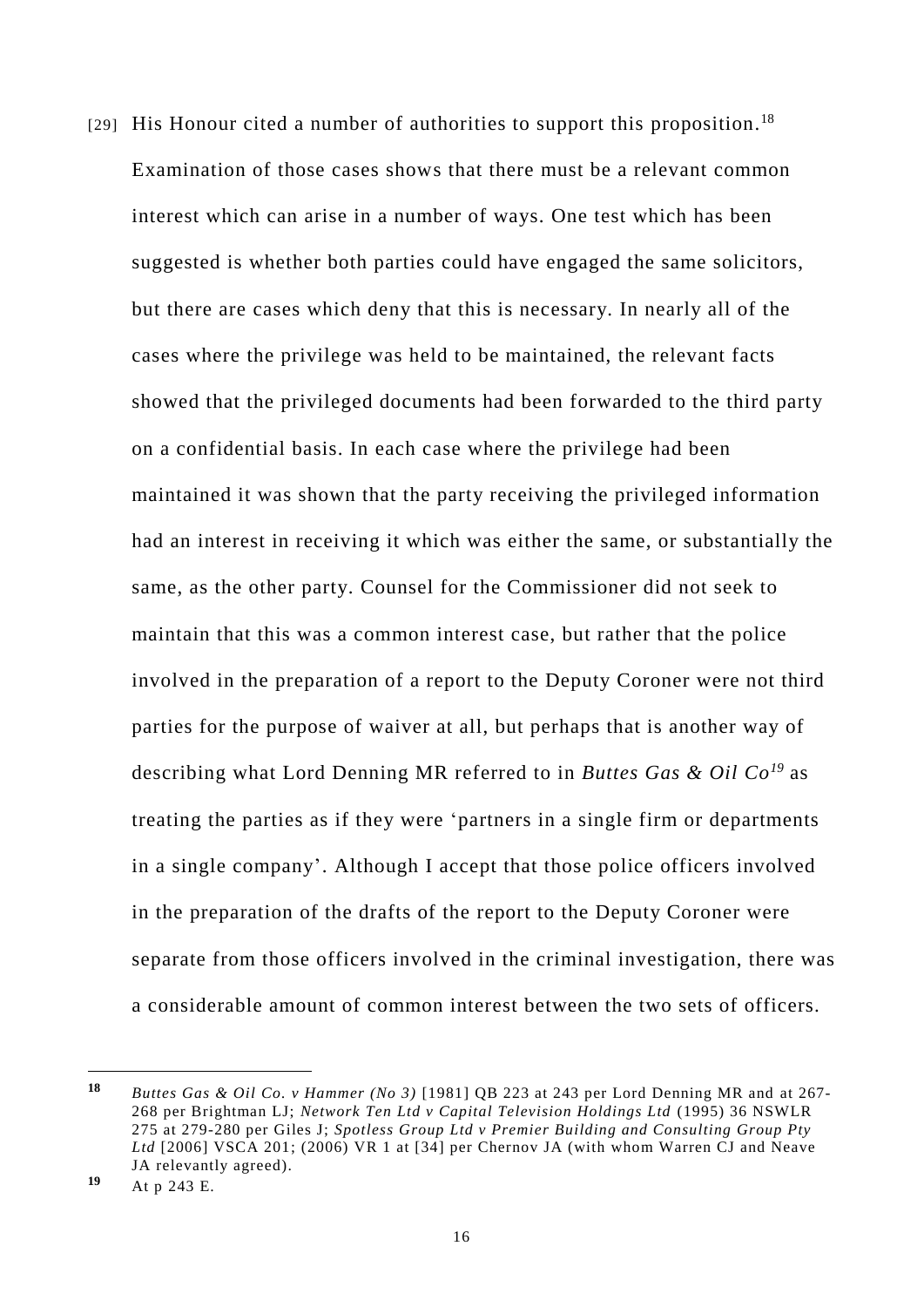On the other hand, as Counsel for the Accused has pointed out, the Deputy Coroner cannot make findings as to criminal liability, nor commit a person for trial. Nevertheless, at the heart of the matter, the main point of commonality related to the issues concerning the circumstances of the Deceased's death, which included the circumstances under which the weapon was discharged by the Accused, and as has been submitted by Counsel for the Commissioner, the differences of opinion between police officers and the opinion of the expert witnesses, particularly that of Barram. Having read the whole of the material, I agree with Counsel for the Commissioner that there was no intention by the police investigating the circumstances of the alleged offence to waive any claim for privilege, although this does not determine the matter. It seems to me that there is no relevant unfairness in maintaining the privilege. In all the circumstances I find that privilege has not been waived by police officers involved in the investigation of the alleged offence passing on privileged information to police officers involved in preparing a draft report to the Deputy Coroner, bearing in mind that the police have not yet sent a report to the Coroner or Deputy Coroner.

[30] The final question is whether there was an implied or actual waiver of privileged information by Anticich as a result of the letter he wrote dated 30 November 2020 in which he enclosed the two memoranda previously referred to. Only one of those memoranda refers to privileged communications between the DPP and other lawyers engaged by the DPP,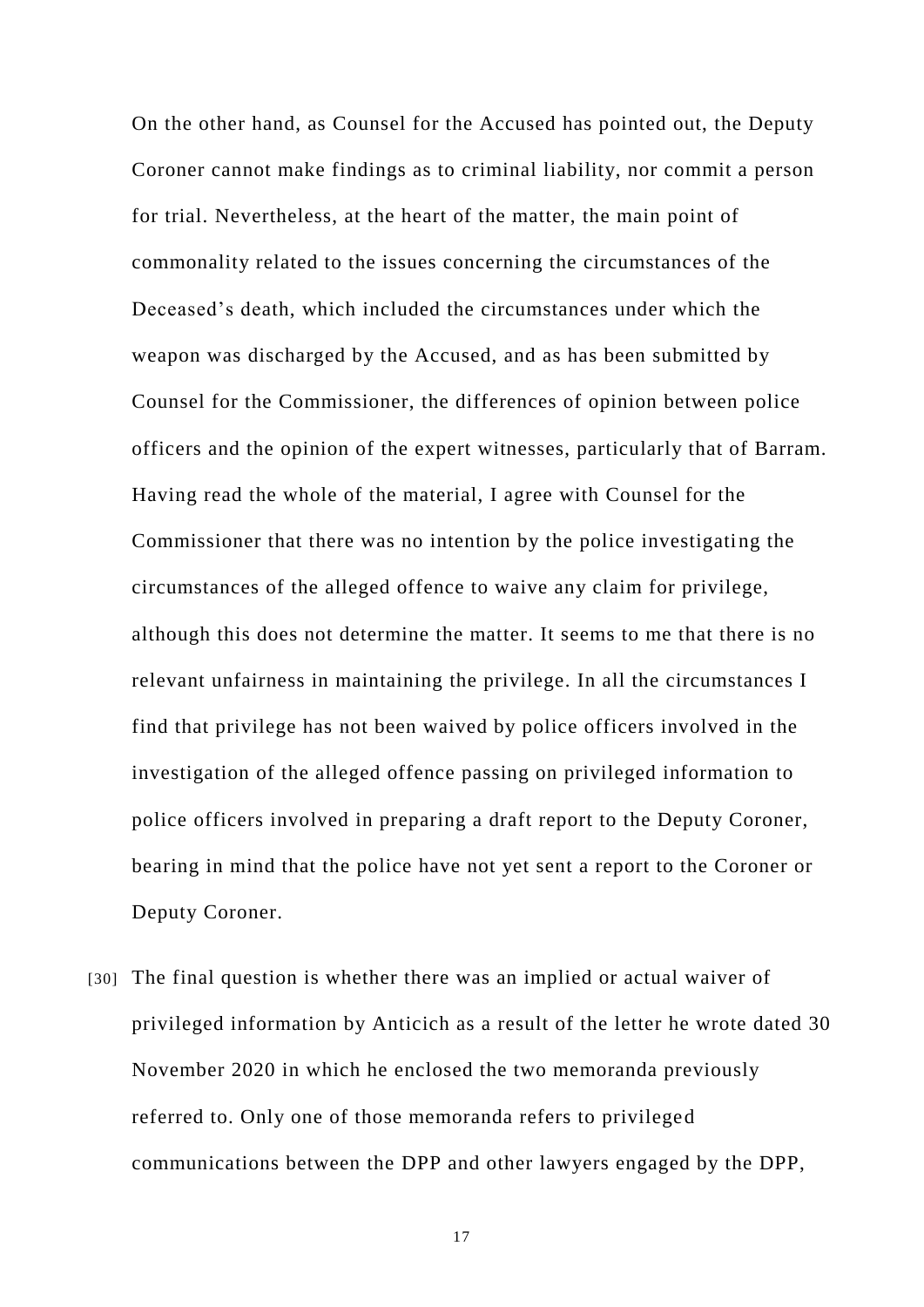and the police investigating the circumstances of the alleged crime. I refer in particular to the passage on page 2 of the Memorandum from Kennon which refers to 'the prosecution agreed with' certain matters and 'advised' certain matters. In context, I think this refers not to the police prosecuting team but to the lawyers referred to on page 1 of the memorandum. As Counsel for the Commissioner rightly conceded, this was a disclosure to the Deputy Coroner who was clearly a third party. In this case, the Deputy Coroner has waived any claim for privilege. It was submitted that I should infer from the circumstances that the correspondence evidences an expectation that confidentiality would be maintained with respect to legal professional privilege, at least to the extent that the DPP advice was not contemplated to be an issue at the coronial inquest. It is true that the references to the DPP advice was not the focus of the coronial investigation, but this is a two edged sword. If the DPP advice was of no importance, why mention it at all? It was put that the purpose of the letter from Anticich was not inconsistent with maintaining the privilege and was intended to assure the Deputy Coroner that there was transparency regarding the difference of opinion between Pollock and Kennon over the Barram statement, that that issue had been resolved and that the coronial investigation would continue to take direction from the Coroner. I am unable to accept that there was any implied understanding of confidentiality between the Assistant Commissioner and the Deputy Coroner. The letter of 30 November 2020 is not marked 'confidential'. It was not a matter of common concern that the differences of